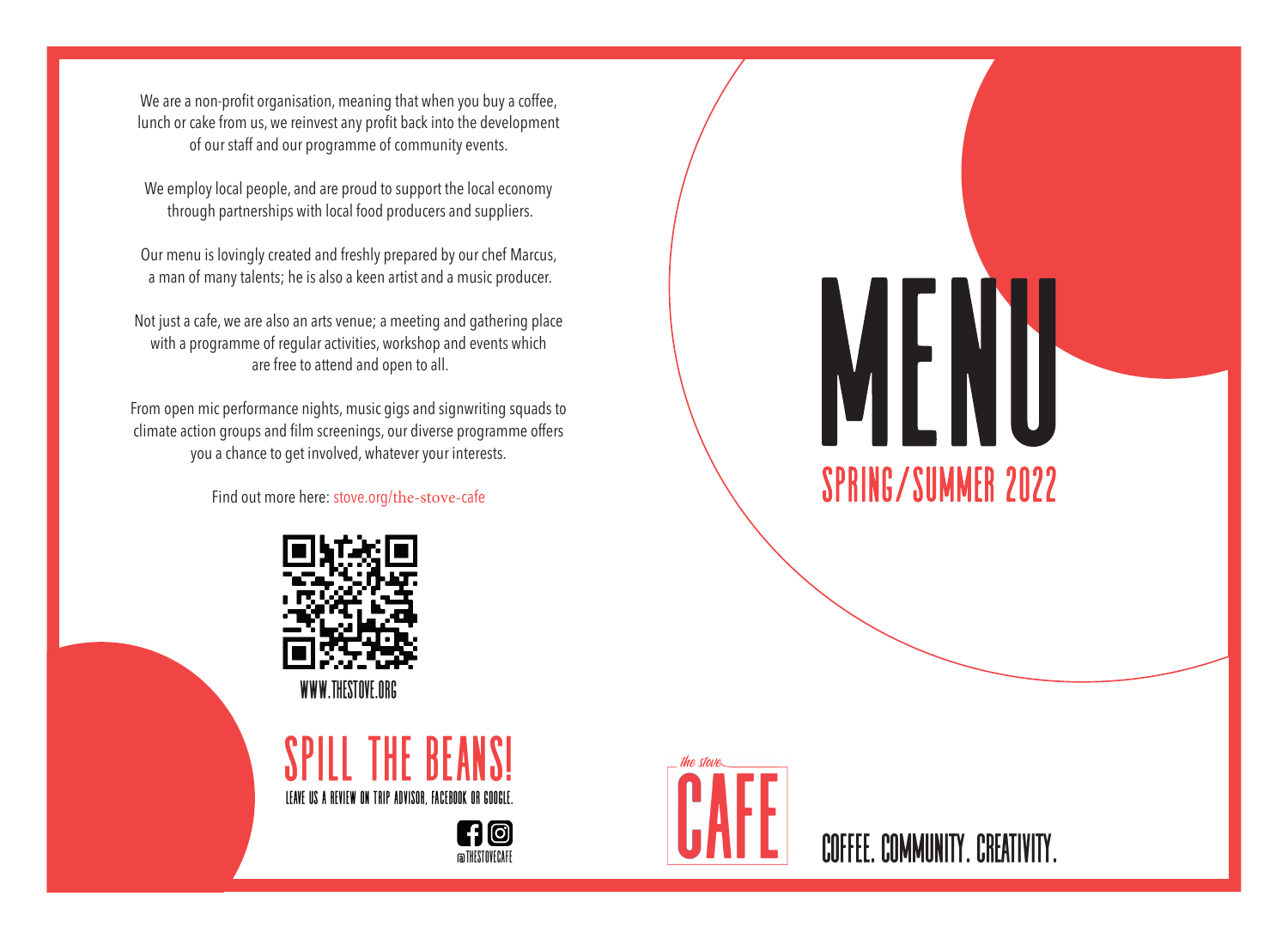## HOT DRINKS

| <b>Espresso</b>                                  | £2.10/£2.25 |
|--------------------------------------------------|-------------|
| Macchiato                                        | £2.30/£2.55 |
| Cortado                                          | £2.50       |
| Americano                                        | £2.20/£2.35 |
| Latte                                            | £2.70/£2.85 |
| Cappuccino                                       | £2.70/£2.85 |
| <b>Flat White</b>                                | £2.70       |
| Chai Latte                                       | £2.80/£2.90 |
| Dirty Chai                                       | £3.00       |
| Mocha                                            | £2.90/£3.00 |
| Green & Blacks Hot Chocolate                     | £2.60/£2.70 |
| <b>Extra Shot</b>                                | $+25p$      |
| Add Syrup (Vanilla/Caramel/Hazelnut & Specials)  | $+30p$      |
| +Oat/Soya/Coconut milk                           | $+50p$      |
| <b>Cream or Marshmallows</b>                     | $+15p$      |
| Pot of Tea                                       | £1.25       |
| Jenier Loose Leaf Teas                           | £2.10       |
| (Earl Grey/Peppermint/Chamomile/Red Berry/Green/ |             |
| Lemon Rooibos/Apple & Cranberry/Decaf Breakfast) |             |

## COLD DRINKS

| Still/Sparking Strathmore Water                 | £1.50  |
|-------------------------------------------------|--------|
| Cans                                            | £1.50  |
| Appletiser                                      | £2.20  |
| <b>Bundaberg Ginger Beer</b>                    | £2.30  |
| Apple/Orange Juice Carton                       | £1.00  |
| Iced Tea (Peach or Rasberry)                    | £2.00  |
| <b>Iced Latte</b>                               | £2.70  |
| Iced Mocha                                      | £3.00  |
| Iced Americano                                  | £2.35  |
| Add Syrup (Vanilla/Caramel/Hazelnut & Specials) | $+30p$ |

### MILKSHAKES & SMOooTHIES

Caramel, Chocolate, Vanilla, Strawberry and Rasberry/Add Cream Smoothies (Mango Melody or Mixed Berry)

£2.90/£3.05

£3.50

#### FO0D

| 1 U U V<br>Bacon or Sausage Roll+Coffee                                                                                                                                                           | £3.25/£4.75                                                       |
|---------------------------------------------------------------------------------------------------------------------------------------------------------------------------------------------------|-------------------------------------------------------------------|
| Toast (Ancient Grain/Chia/White/GF seeded)<br>+Jam/Marmalade<br>+Peanut Butter/Chocolate Spread<br>+Hummus                                                                                        | £2.25<br>£2.55<br>£2.60<br>£2.70                                  |
| BUILD YOUR OWN CHEESE TOASTIE<br>Choose from:<br>Lockerbie Cheddar<br>+Chutney (ask for selection)<br>+Gherkin/Pickle/Onion/Tomato<br>+Bacon/Sausage/Ham                                          | £3.25<br>$+0.25p$<br>$+0.25p$<br>$+0.75p$                         |
| SEE SPECIALS BOARD<br>Homemade Vegan Soup of the day/Add Bread<br>Homade Stew of the day/Add Bread<br>Wrap of the day<br>Vegan Toastie of the day<br>Meat Toastie of the day<br>+Salad of the day | £4.00/£4.50<br>£5.00/£5.50<br>£4.25<br>£4.50<br>£4.50<br>£1.75 ea |
| <b>Salad Plate</b><br>$+$ Ham                                                                                                                                                                     | £.5.25<br>$+0.75p$                                                |
| $+Bread$                                                                                                                                                                                          | $+0.50p$                                                          |
| Scones/Add Jam<br>Toasted Teacakes/Add Jam<br><b>Traybakes</b><br><b>GF Traybakes</b>                                                                                                             | £2.40/£2.70<br>£2.25/2.55<br>£2.25<br>£2.50                       |
|                                                                                                                                                                                                   |                                                                   |

ľ PLEASE ASK A MEMBER OF STAFF FOR ANY ALLERGENS